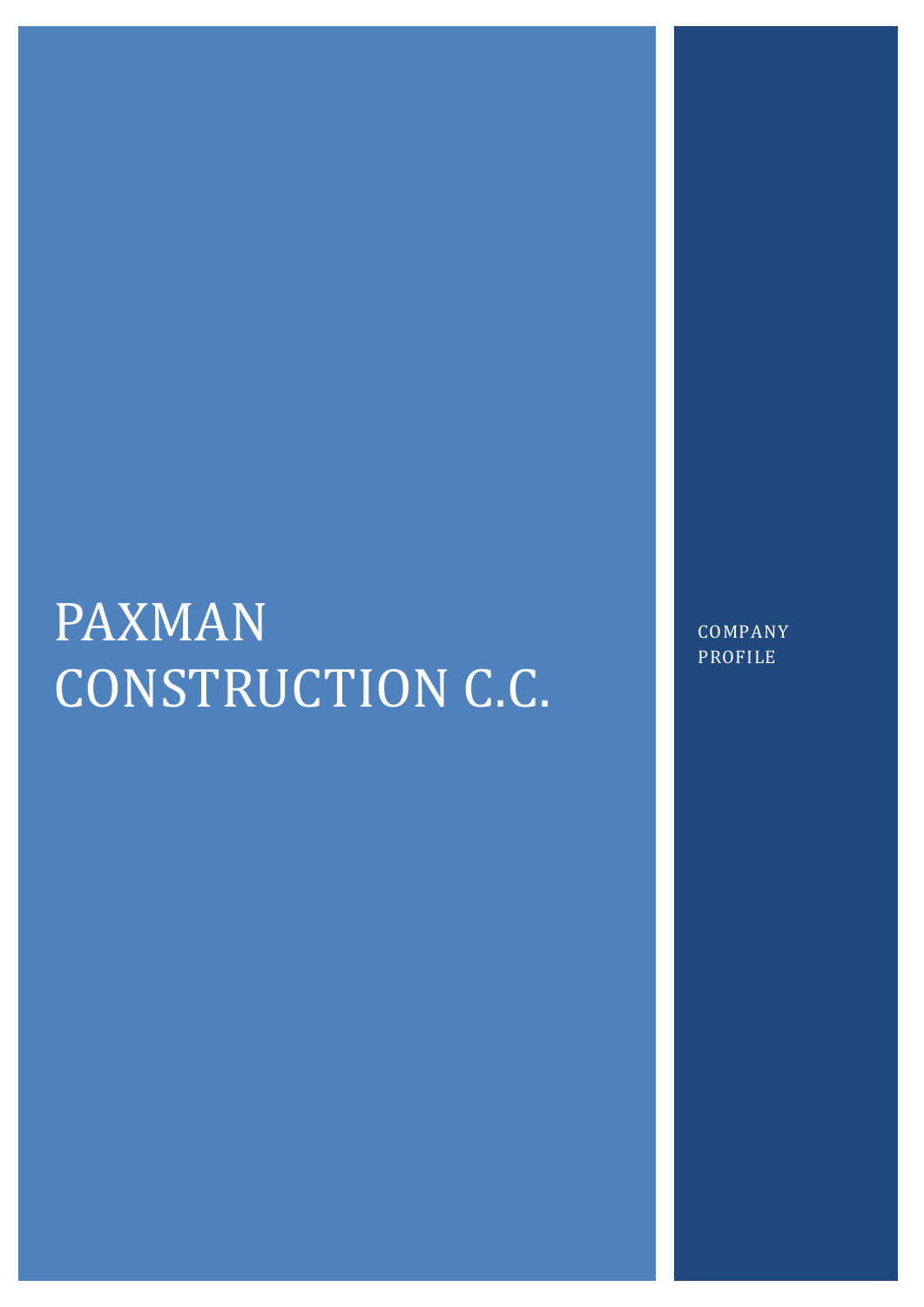#### COMPANY PROFILECOMPANY DETAILS

#### Business Address

#### Empangeni Branch:

3 Blesbok Street Empangeni **KZN** 

#### Durban Branch:

Unit 20 Scotia Park Nguni Way Waterfall **KZN** 

#### Postal Address:

PO Box 1351 Empangeni 3880

Tel: 035 799 5018 Fax: 086 592 2295 Email: info@paxmanconstruction.co.za Website: www.paxmanconstruction.co.za

# VAT No: 4180164388

Company registration number: 1991/026918/23 FEM Policy number: 208431 CIDB registration number: 124621 4GB Tax Clearance PIN: AA2144825X

#### COMPANY HISTORY

In 1991 Gerald Hugh Paxman registered the company Paxman Construction cc in the town of Empangeni on the north coast of Zululand and began establishing a reputation for maintaining a high standard of workmanship. In 2004 his son Michael John Paxman joined the company as a post graduate student and continued to follow in the footsteps of his father. The business grew further when Gerald's second son Christopher Rick Paxman an IMM student joined the company in 2008. The combination of skills and experience has since resulted in the company opening a second branch in Durban which is managed by Christopher Paxman and continues to focus on providing service excellence by maintaining high values, ethics and work standards. The Empangeni branch currently acts as the head office and operates from the company owned premised located at 3 Blesbok Street.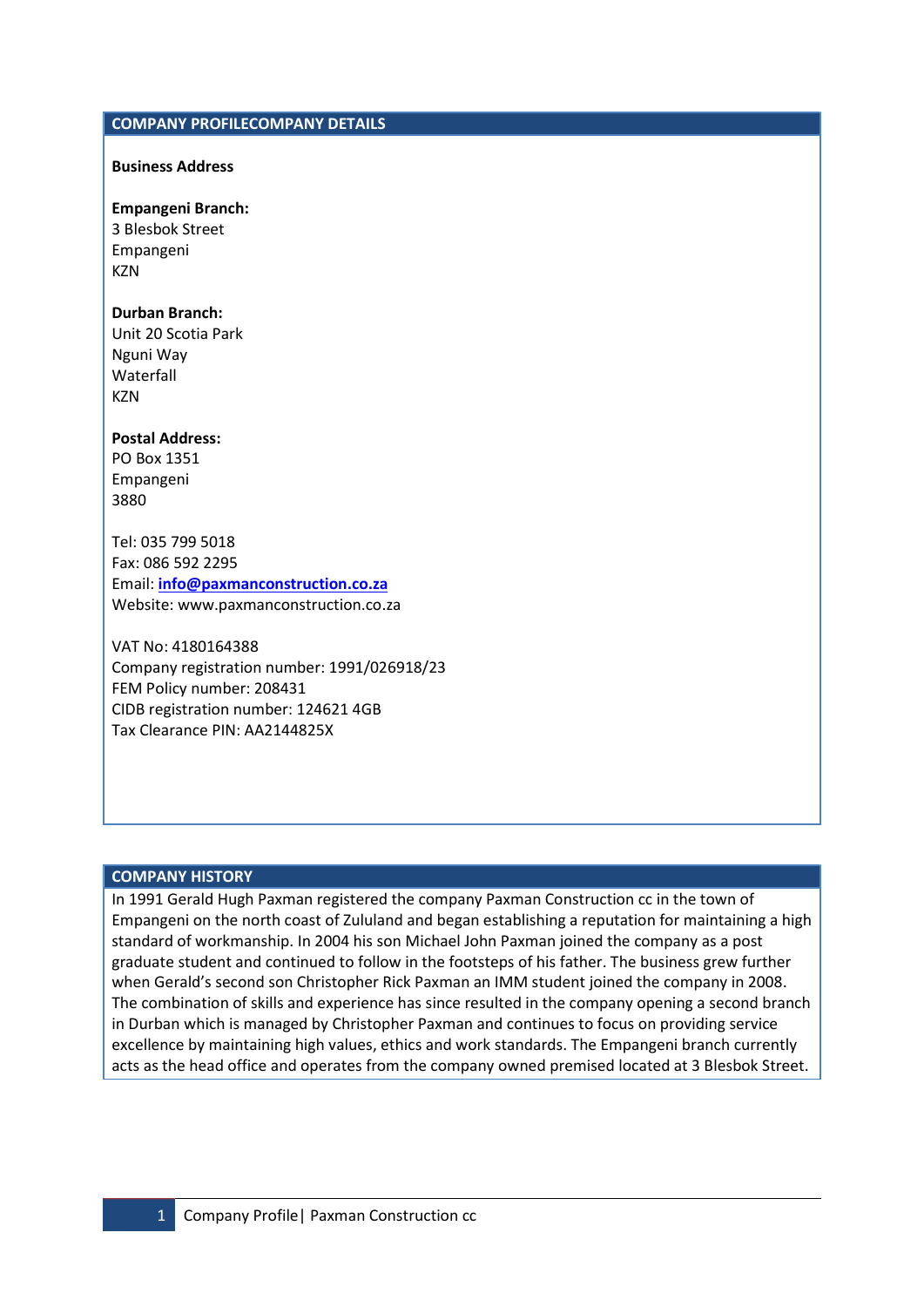#### WHAT WE DO

Paxman Construction has diversified its services to accommodate for a wide variety of construction and building maintenance needs including construction of turnkey domestic and commercial buildings, alterations to existing structures, general maintenance & repairs. A few long standing clients of the company include Eskom Holdings, Tongaat Hulett Sugar & Afrox Gas.

Paxman Construction also offers a specialised home insurance department. The company is currently on the preferred service provider panel for Standard Insurance Limited, ABSA Insurance, Nedbank Insurance, Old Mutual Insure, Santam Insurance, Discovery Insurance & SA Homeloans Insurance to mention a few.

## LIST OF SERVICES

The company offers the following services:

- 1. Turnkey developments
- 2. Residential & commercial maintenance
- 3. Commercial, industrial painting
- 4. Waterproofing
- 5. Plumbing
- 6. Tiling
- 7. Civil works including paving & tarring
- 8. Built in Cupboards
- 9. Metal works
- 10. Alterations to existing structures
- 11. All roofing
- 12. Ceilings & Partitioning
- 13. Glass & Aluminium
- 14. Concrete work & repairs

#### OWNERSHIP & MANAGMENT

Main Member: Gerald Hugh Paxman - CEO

Management: Empangeni Branch Michael Paxman (DipBME) – General Manager Lucy Vorster – Accounts & General administrator Pamela Klassen – Insurance claims administrator

Durban Branch Christopher Rick Paxman (Dip IMM) – General Manager